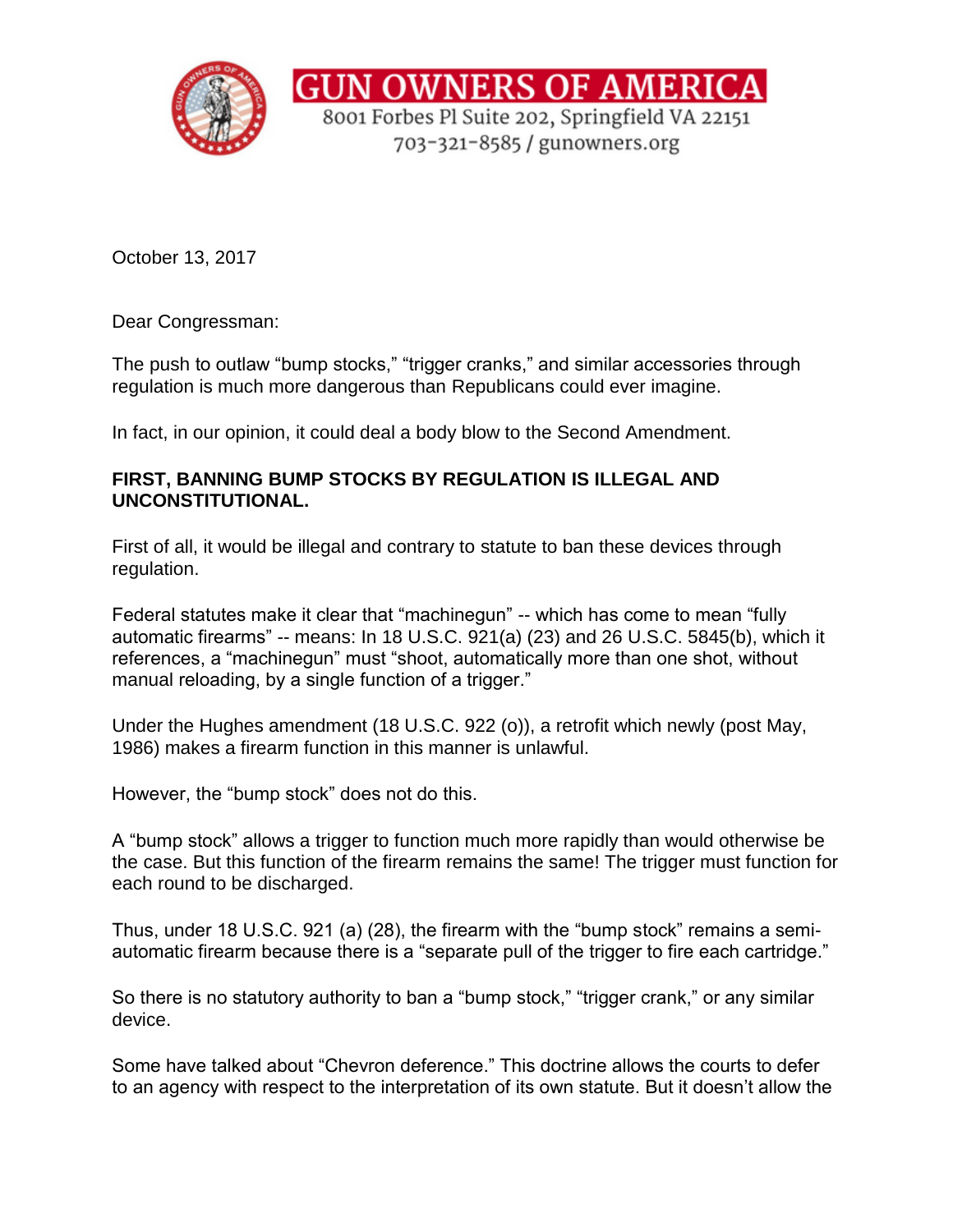agency to ignore or violate the statue. And this is what is being proposed with respect to "bump stocks."

If, in fact, the government has the residual, non-statutory authority to ban a device which allows a semi-automatic to function more efficiently as a semi-automatic, then it has the residual authority to ban semi-automatics entirely -- or handguns -- or even all guns.

Clearly, this is not the case.

## **SECOND, PROPOSED LEGISLATIVE LANGUAGE TO OUTLAW "BUMP STOCKS" WOULD ALSO OUTLAW HIGH-CAPACITY MAGAZINES -- AND IT IS HARD TO IMAGINE THAT REGULATIONS WOULD NOT DO THE SAME.**

S. 1916 makes it illegal to "possess" any firearm accessory which "functions to accelerate the rate of fire of a semiautomatic rifle…"

Everyone agrees that this language would outlaw lighter trigger pulls, accelerated hammer drops, polished bolts, and any other device used by a competitive shooter to accelerate the rate of fire of his semi-automatic firearm.

But it is equally clear that high-capacity magazines are intended by Feinstein to be covered by her language -- and could, in fact, be outlawed, perhaps immediately.

Outlawing magazines has been a long-time goal of Feinstein and the anti-gun Left. And yet, all of the current legislation in Congress right now to ban bump stocks -- even the bills introduced by Republicans -- would open this door to banning high-capacity magazines.

It is difficult to conceive of how the Trump administration will navigate between this Scylla and Charybdis -- regulating bump stocks without also using a definition that can apply to high-capacity magazines.

And the day a Democrat gets elected to the White House, there is a 100% completeand-total absolute certainty that high-capacity magazines will be retroactively outlawed by the anti-bump stock language. And they will not be grandfathered.

In fact, with embedded bureaucrats, career Assistant U.S. Attorneys, Clinton and Obama judges, crusading Leftist states' attorneys general, and Bloomberg-financed lawsuits, we may not have to wait until the end of the Trump administration to see this come to pass.

So what does it mean when the Feinstein language bans a device which could "accelerate the rate of fire"? The obvious conclusion is that, if there is a tenth-of-asecond interval between the discharge of rounds, rather than a half-second, that represents an "acceleration." And it certainly does.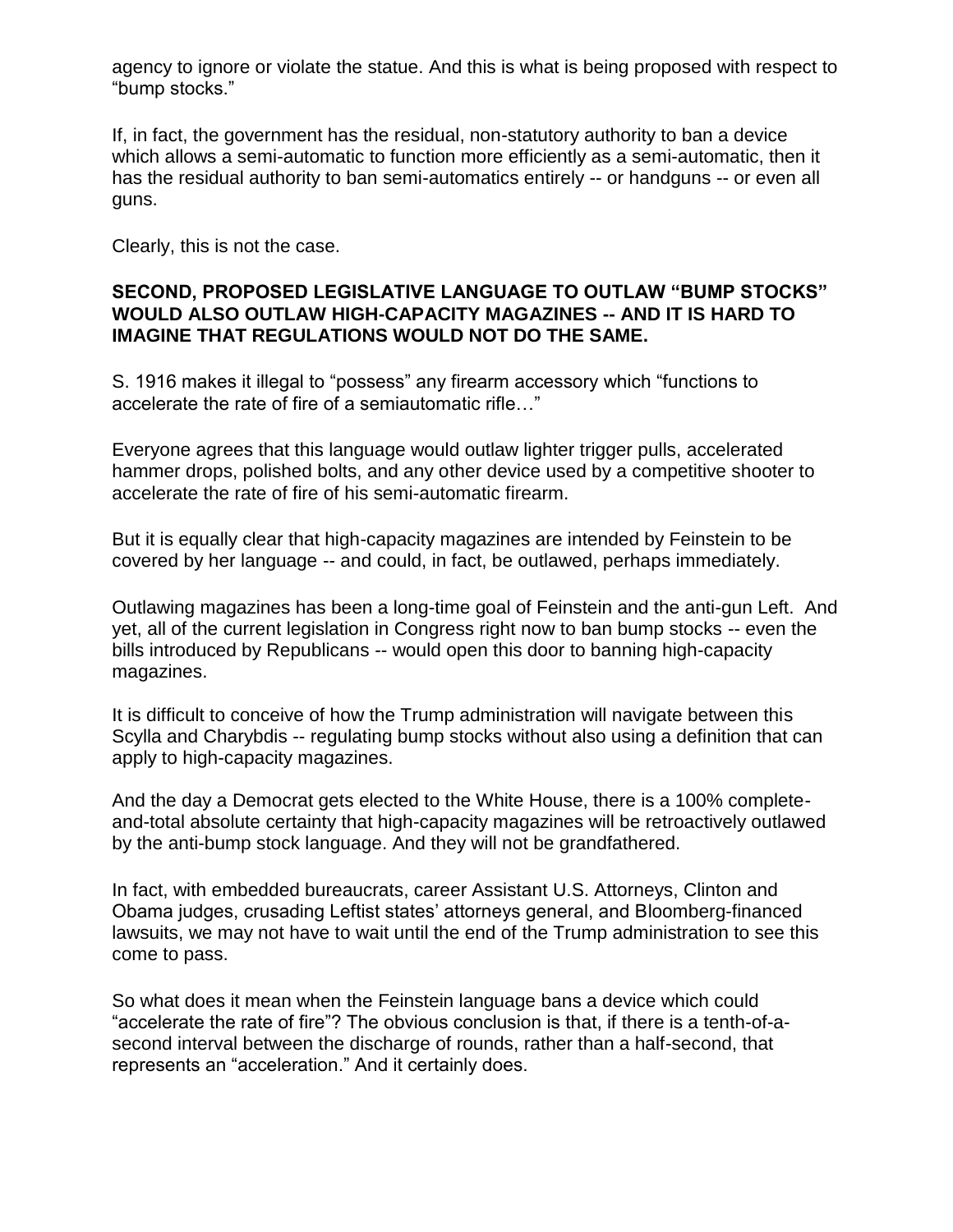But what if a larger magazine allows the gun to fire 20 rounds in 20 seconds, rather than the 22 seconds required if the shooter has to change the magazine? Is the ability to fire 20 rounds in 20 seconds, rather than 22 seconds, an "accelerated" rate of fire? Again, it is clear that it is.

But what about the ridiculous argument -- one can foresee the anti-gun left making - that rather than putting one round at a time into a rifle, a magazine helps "accelerate the rate of fire" of a semi-auto?

Certainly, that argument would endanger all magazines, no matter what the size.

## **THIRD, POLITICALLY AND SUBSTANTIVELY, IT IS A FAR DIFFERENT PROPOSITION FOR REPUBLICANS TO ATTACK THE SECOND AMENDMENT THAN FOR DEMOCRATS TO DO SO.**

The electorate expects Democrats to attack the Second Amendment. They don't expect the Republican leadership to do so.

Pursuing an infringement of the Second Amendment -- in regard to bump stocks - would place Republicans to the left of Obama's ATF.

One of the major pillars of the Republican Party platform is support for the Second Amendment. To compromise here could inflict irreparable damage to the Republican base in the next elections.

Remember that public opinion polls are always at wide variance with what happens in the voting booth. President Bill Clinton zealously pursued a gun control agenda when opinion polls appeared to show that Americans favored what he was doing.

But the resounding defeat of Democrats in the 1994 election caused President Clinton to lament during his 1995 State of the Union Address that:

I don't think it's a secret to anybody in this room that several members of the last Congress who voted for [the Brady bill and the assault weapons ban] aren't here tonight because they voted for it...[A] lot of people laid down their seats in Congress.

On any given day, you might read about a poll where a majority of Americans support a particular ban. But that support does NOT translate into votes on election day. Why not?

Because the INTENSITY factor on gun issues lies with protecting Second Amendment rights.

The Gallup organization has been asking Americans for years about the "most important problem" facing the country. This question is designed to gauge what it is that government officials should address most immediately.